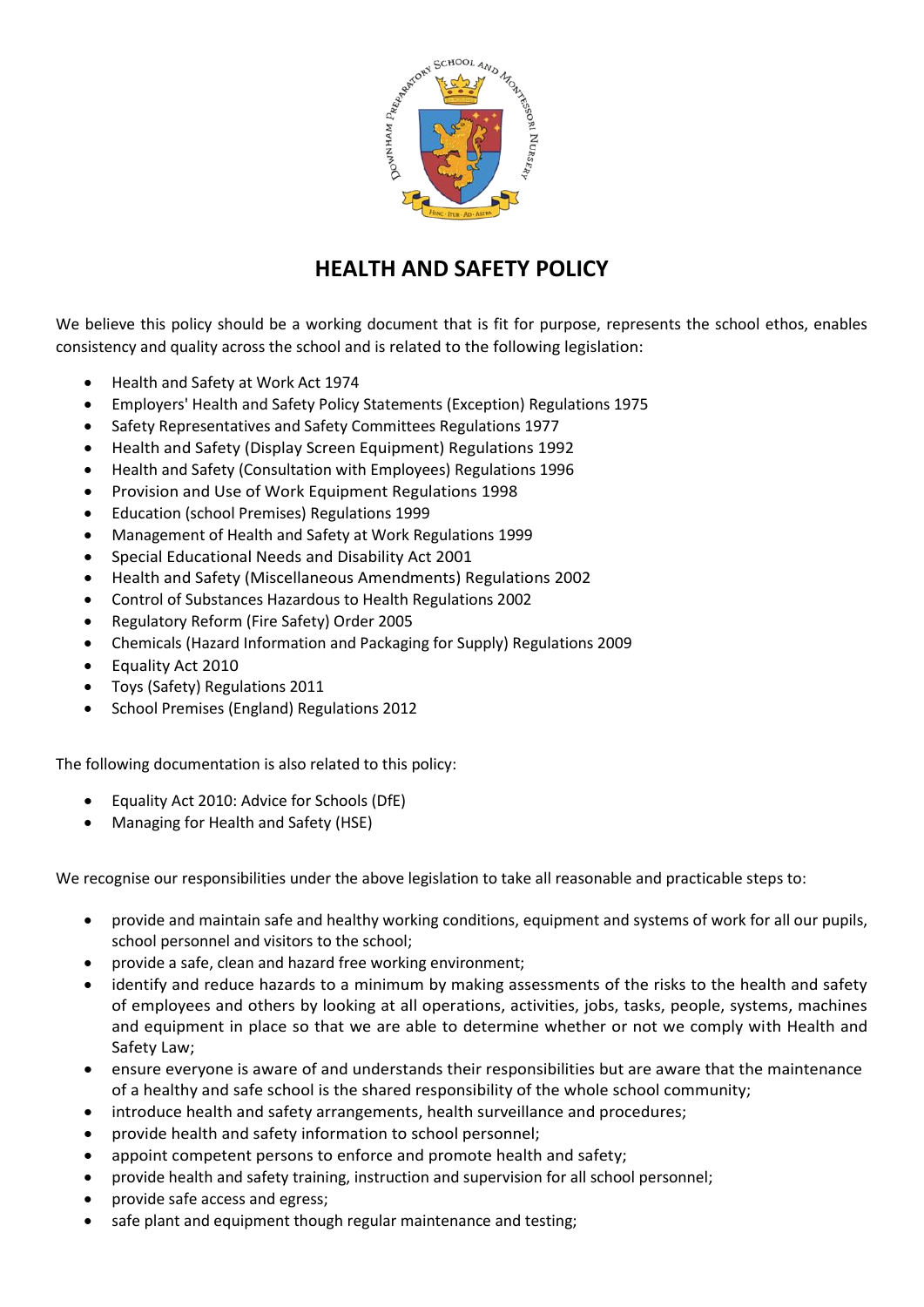- safe use of materials and substances;
- ensure that all predictable risks have been identified and risk assessed for all curriculum activities such as Art, Design and Technology, ICT, Music, Physical Education and Science.

We acknowledge and support Article 12 of the United Nations Convention on the Rights of the Child that children should be encouraged to form and to express their views.

We as a school community have a commitment to promote equality. Therefore, an equality impact assessment has been undertaken and we believe this policy is in line with the Equality Act 2010.

We believe it is essential that this policy clearly identifies and outlines the roles and responsibilities of all those involved in the procedures and arrangements that is connected with this policy.

# **AIMS**

- To provide and maintain safe and healthy working conditions, equipment and systems of work for all our pupils, school personnel and visitors to the school.
- To provide a safe and healthy working and learning environment for all stakeholders.
- To have in place risk assessments for all operations, activities, jobs, tasks, people, systems, machines and equipment that may pose a risk to school personnel and others.
- To ensure that all predictable risks have been identified and risk assessed for curriculum activities such as Art, Design and Technology, ICT, Music, Physical Education and Science.
- To ensure that control measures have been put in place for all identified risks.
- To encourage everyone to take responsibility for their own health and safety and that of others.
- To provide and maintain equipment.
- To establish safe operating systems within the school.
- To provide training and up dated information for all school personnel.
- To identify and outline the responsibilities of the whole school community.
- To ensure compliance with all relevant legislation connected to this policy.
- To work with other schools and the local authority to share good practice in order to improve this policy.

# **RESPONSIBILITY FOR THE POLICY AND PROCEDURE**

# **ROLE OF THE PRINCIPAL / BURSAR**

The Principal has responsibility for:

- delegating powers and responsibilities to those overseeing Health and Safety throughout the school and is responsible for the day to day running of the school;
- ensuring the school has a current health and safety policy in place;
- delegating powers and responsibilities to the Bursar to ensure all school personnel and stakeholders are aware of and comply with this policy;
- recognising and accepting its responsibilities for the health, safety and welfare of its employees, pupils and visitors to premises;
- ensuring compliance with local and national health and safety policies;
- establishing appropriate committees in which to consult on health and safety matters;
- managing the allocation of sufficient funds in order to ensure, so far as reasonably practicable, the working environment is safe and without risk to health;
- ensuring effective monitoring is carried out to evaluate the health and safety performance of the school by evaluation of relevant inspection reports;
- ensuring the organisation and arrangements of the school operate effectively;
- ensuring health and safety is on the agenda at SMT meetings;
- will ensure arrangements are in place for the school operating effectively;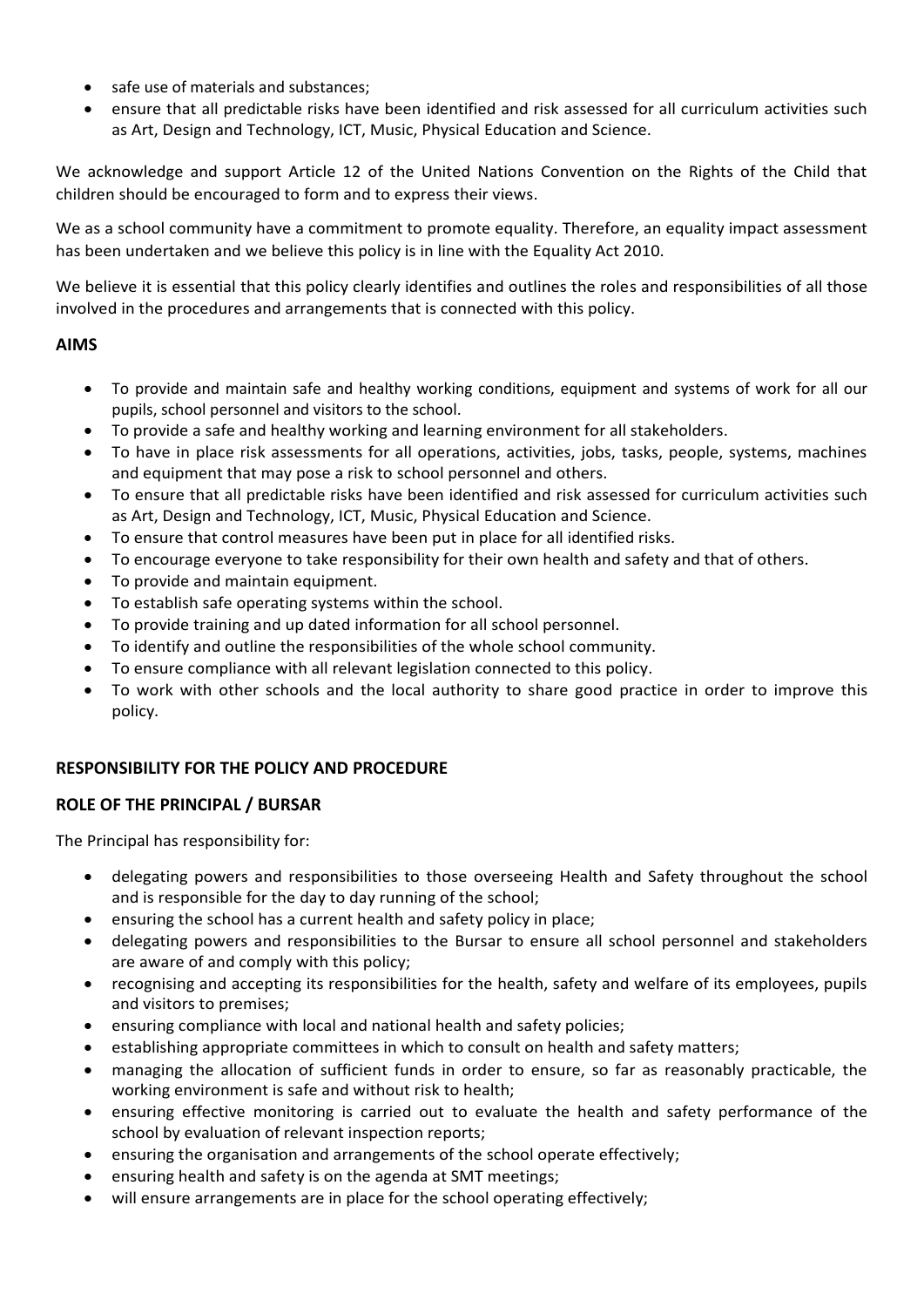- engaging the allocation of sufficient funds in order to ensure, so far as reasonably practicable, the working environment is safe and without risk to health;
- ensuring effective monitoring is carried out to evaluate the health and safety performance of the school by involvement and evaluation of inspection reports from the Bursar.
- ensuring that the school complies with all equalities legislation;
- ensuring funding is in place to support this policy;
- make effective use of relevant research and information to improve this policy;
- ensuring this policy and all policies are maintained and updated regularly;
- ensuring all policies are made available to parents;
- The effective implementation, monitoring and evaluation of this policy
- be responsible for the implementation of the school health and safety policy and to develop a culture of safety throughout the school;
- ensure compliance with all relevant legislation connected to this policy;
- be responsible for the day to day management of health and safety;
- be aware of and well trained in the requirements of all current health and safety legislation;
- **•** establish high standards of health and safety throughout the school;
- have in place risk assessments for all operations, activities, jobs, tasks, people, systems, machines and equipment that may pose a risk to school personnel and others;
- undertake risk assessments annually.
- ensure that all stakeholders are aware of all risk assessments and safe systems of work;
- ensure daily inspections, repairs and an annual maintenance programme is in place for all equipment, apparatus, tools and machinery;
- ensure all equipment, apparatus, tools and machinery are serviced and maintained by suitably qualified contractors;
- ensure medical and first aid procedures and facilities are in place;
- ensure that all school personnel fulfil their duties to co-operate with the policy;
- make effective use of relevant research and information to improve this policy and all other health and safety polices such as:

| <b>Accidents and Emergencies</b><br>٠<br><b>Administering Medicines</b><br>Alcohol and Drugs Misuse<br>Allergies<br>Anti-violence, Aggressive and<br>Anti-social Behaviour<br>Asbestos<br>Asthma<br><b>CCTV</b><br><b>Communicable Diseases</b><br><b>COSHH</b><br><b>Diabetes</b><br>Display Screen Equipment<br>Disposal of Nappies and<br><b>Personal Protective</b><br>Equipment<br>E-Safety<br>Ebola<br><b>Educational Visits</b><br><b>Electrical Safety</b> | Food<br>٠<br>Intimate Care<br>п<br><b>Intruders</b><br>п<br><b>Head lice</b><br>п<br>Health and Safety in the<br>п<br>Curriculum<br>Health and Safety Inspections<br>п<br>Health and Wellbeing of<br>п<br><b>School Personnel</b><br>Hygiene<br>п<br>Lone Workers<br>п<br>Management of Health and<br>$\blacksquare$<br><b>Safety Regulations</b><br><b>Manual Handling</b><br>п<br><b>Medical and First Aid</b><br>п<br>New and Expectant<br>п<br>No Smoking<br>٠<br><b>PAT Testing</b><br>п<br>Photographic and Video<br>п<br>Images | Reporting of Injuries,<br>п<br>Diseases and Dangerous<br><b>Occurrences</b><br><b>Risk Management and Risk</b><br>Assessment<br><b>Road Safety</b><br>Sick Child<br>٠<br><b>School Security</b><br><b>School Toilets</b><br><b>Sharps and Needles</b><br>Slip, Trip and Fall Accidents<br>Smoke Free School<br>Environment<br><b>Stress Management</b><br>Sun Protection<br>$\blacksquare$<br><b>Swimming Safety</b><br><b>Visitors and Contractors</b><br><b>Voice Care</b><br>٠<br>Working at Height<br>Work life Balance<br>٠ |
|--------------------------------------------------------------------------------------------------------------------------------------------------------------------------------------------------------------------------------------------------------------------------------------------------------------------------------------------------------------------------------------------------------------------------------------------------------------------|----------------------------------------------------------------------------------------------------------------------------------------------------------------------------------------------------------------------------------------------------------------------------------------------------------------------------------------------------------------------------------------------------------------------------------------------------------------------------------------------------------------------------------------|----------------------------------------------------------------------------------------------------------------------------------------------------------------------------------------------------------------------------------------------------------------------------------------------------------------------------------------------------------------------------------------------------------------------------------------------------------------------------------------------------------------------------------|
| Epilepsy<br><b>Fire Safety</b>                                                                                                                                                                                                                                                                                                                                                                                                                                     | PE Safety<br>п<br><b>Positive Handling</b><br>٠<br><b>Premises Manager</b><br>п                                                                                                                                                                                                                                                                                                                                                                                                                                                        | Workplace Environment                                                                                                                                                                                                                                                                                                                                                                                                                                                                                                            |
|                                                                                                                                                                                                                                                                                                                                                                                                                                                                    |                                                                                                                                                                                                                                                                                                                                                                                                                                                                                                                                        |                                                                                                                                                                                                                                                                                                                                                                                                                                                                                                                                  |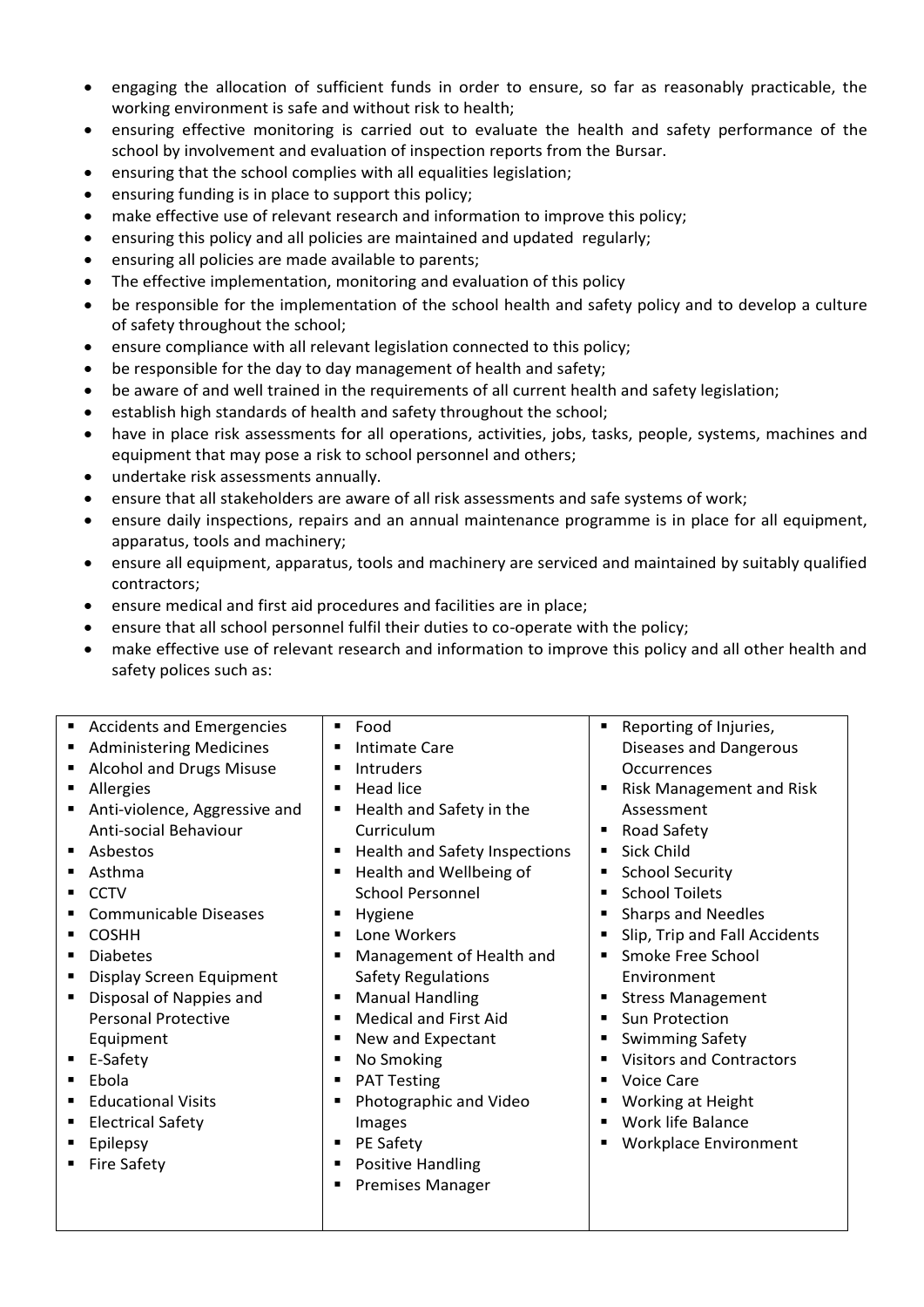- provide leadership and vision in respect of equality;
- report any accidents or dangerous occurrences;
- investigate the causes of any accident, dangerous occurrence or near miss;
- put into place a safe system to prevent any accident, dangerous occurrence or near miss happening again;
- ensure that the emergency evacuation procedure is carried out every term;
- have in place an emergency plan to cover any major incident;
- have in place:
	- o *fire precautions and an emergency evacuation plan in the event of fire*
	- o *procedures for first aid provision*
	- o *procedures for the control of substances hazardous to health*
	- o *an electrical maintenance plan*
	- o *an annual plan for Portable Appliance Testing*
	- o *procedures to deal with asbestos and Legionella*
- have in place an Educational Visits Coordinator (Miss Lovick) to ensure the health and safety of all educational visits;
- ensure that new school personnel will undertake appropriate induction training;
- identify the training needs of school personnel and pupils;
- ensure that established school personnel receive training when required;
- attend health and safety training with the local authority;
- ensure the health and safety coordinator attends regular training;
- undertake regular healthy and safety inspections with relevant school personnel;
- undertake an annual health and safety audit;
- communicate to parents the health and safety procedures of the school;
- monitor the effectiveness of this policy by speaking with pupils, school personnel, parents, and visitors be familiar with this policy and will keep up to date with all Statutory Instruments and Regulations;
- ensure school personnel attend induction and refresher training when appropriate;
- ensure risk assessments are in place and kept up to date;
- ensure an inspection schedule is in place and up to date for all plant, buildings and electrical equipment;
- ensure inspection records are kept of all inspections;
- ensure all reported incidents and highlighted concerns are dealt with immediately;
- be responsible for supervising contractors on site;
- ensure all relevant insurances are in place;
- organise health and safety inspection walks of the school premises with the maintenance team.
- write and present an annual health and safety report.
- comply with the school's Health and Safety Policy, safety procedures and risk assessments;
- conduct regular health and safety surveys with the Safety Representative;
- ensure daily inspections, repairs and an annual maintenance programme is in place for all equipment, apparatus, tools and machinery;
- ensure all electrical equipment, physical education apparatus and equipment, tools and machinery are serviced and maintained by suitably qualified contractors;
- ensure all maintenance records are kept up to date and readily available for any health and safety inspections;
- ensure all chemicals and hazardous substances are clearly labelled, stored and disposed under the correct COSHH guidelines;
- ensure the water system is well maintained in order to prevent Legionnaire's disease;
- ensure that all cleaning staff are aware of the Health and Safety Policy and its implications such as storage arrangements for materials, use of equipment, substances etc;
- report immediately and defects or hazards;
- ensure that all new equipment is supplied with the appropriate documentation;
- test the fire alarm system each week;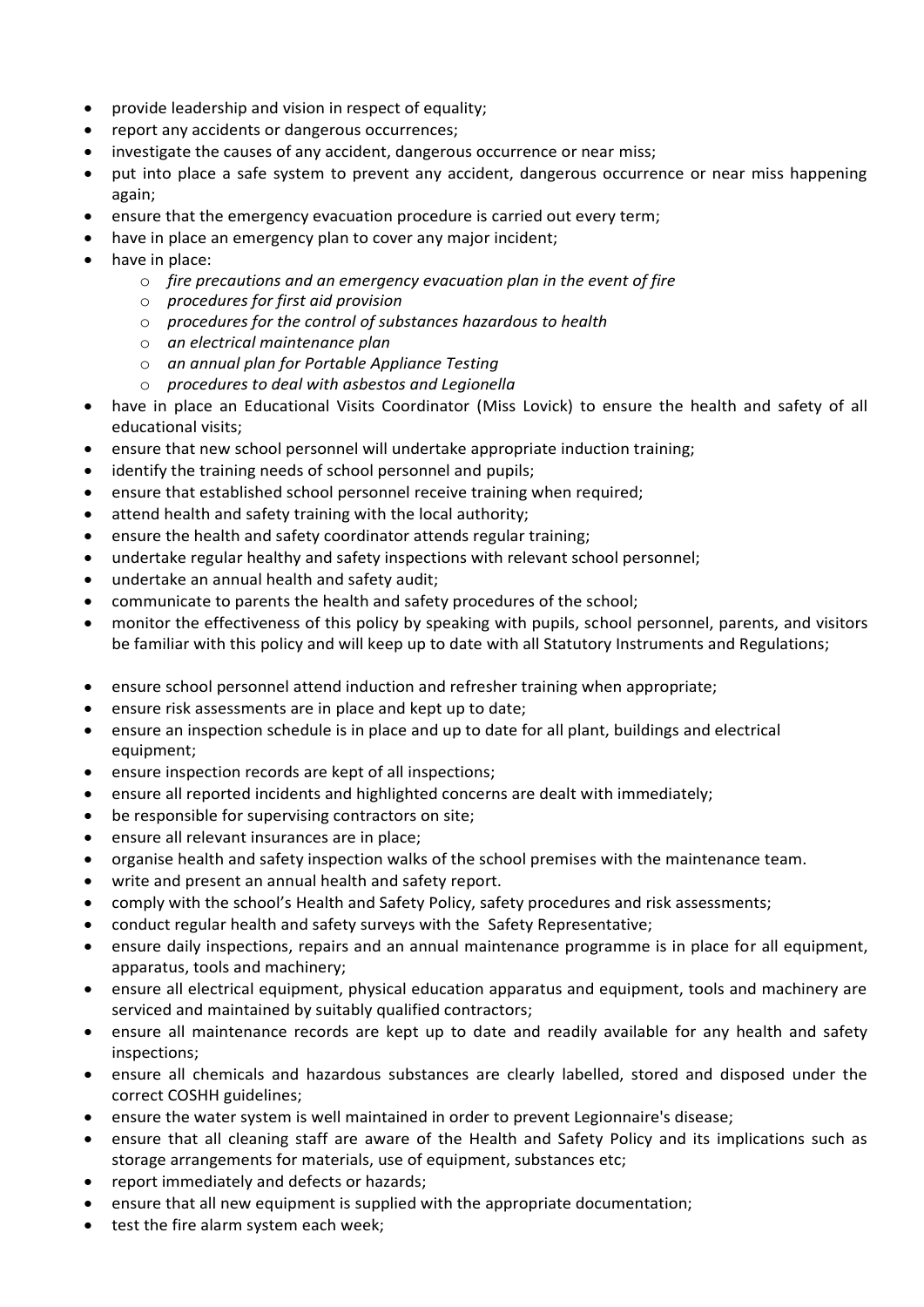maintain a record of hazardous substances used for cleaning and similar purposes.

## **ROLE OF THE SENIOR MANAGEMENT TEAM**

The SMT will:

- implement the school health and safety policy and to assist in developing a culture of safety throughout the school;
- assist in the day to day management of health and safety;
- ensure they are up to date with all current health and safety legislation;
- organise regular inspections of premises and school activities by groundsmen;
- assist in carrying risk assessments;
- investigate potential hazards, employee complaints, accidents and dangerous occurrences;
- make representation to employers and others on health and safety matters arising;
- provide information and guidance to school personnel;
- lead the development of this policy throughout the school;
- provide guidance and support to all staff;
- provide training for all staff on induction and when the need arises regarding;
- keep up to date with new developments and resources;
- review and monitor:

## **ROLE OF SCHOOL PERSONNEL**

School personnel will:

- carry out their duties in accordance with this policy;
- co-operate with the Bursar and others in school to comply with legislation;
- take reasonable care of themselves and others whilst at work;
- co-operate with the Bursar and others in school to comply with legislation;
- attend appropriate training;
- report accidents, incidents, defects, damage to equipment and safety hazards to the Bursar and Health and Safety Representative
- follow safe work procedures;
- ensure classrooms and other work areas are safe before they are used;
- ensure all equipment is safe to use;
- ensure personal protective equipment is used when appropriate;
- be familiar with the fire emergency evacuation procedures of the school building;
	- use all machinery and equipment in accordance with information, training and instruction received;
- make everyone aware of any work situation where there are serious and immediate health and safety risks;
- inform the Bursar of any concerns regarding any health and safety procedures;
- ensure pupils:
	- o *wear appropriate clothing in art and D&T lessons;*
	- o *tie their hair back when undertaking art, D&T and science lessons*
	- o *wear appropriate clothing and footwear in PE;*
	- o *do not wear jewellery or watches during PE or swimming;*
	- o *wear sun protection when taking part in summer PE field activities;*
	- o *consume sufficient water to prevent hydration during PE activities;*
	- o *wash their hands before and after handling food;*
	- o *tie their hair back when handling food;*
	- o *sit correctly when using computers;*
	- o *pupils are not affected by loud music.*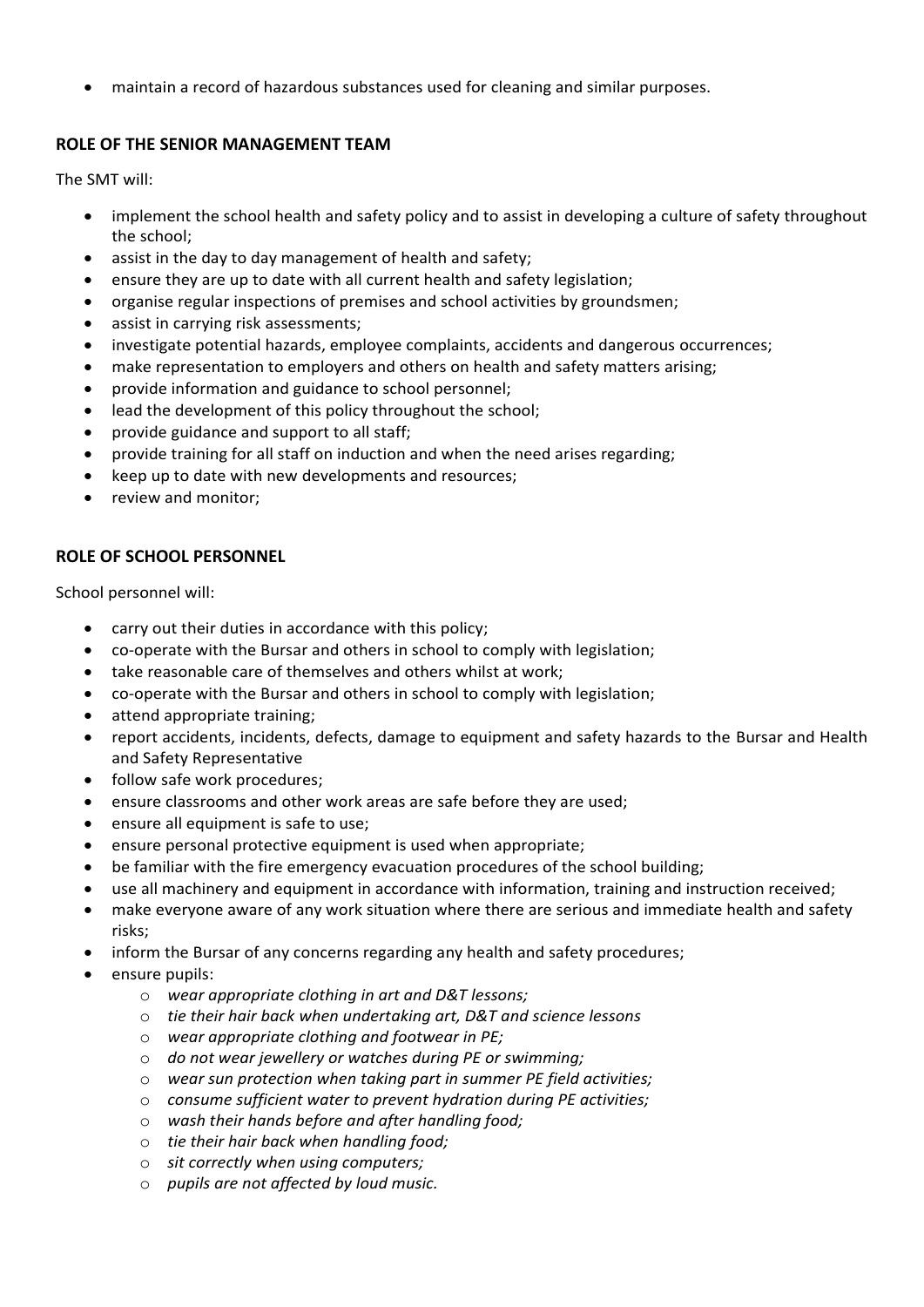- teach pupils about hazards, risks and control in science, design and technology, information technology, art and design, physical education and swimming so that risk awareness forms an integral part of their learning and development;
- attend appropriate training;
- report accidents, incidents, defects, damage to equipment and safety hazards to the Principal.
- implement the school's equalities policy and schemes;
- report and deal with all incidents of discrimination;
- attend appropriate training sessions on equality;

#### **ROLE OF THE EDUCATIONAL VISITS COORDINATOR**

The Educational Visits Coordinator will:

- ensure all educational visits comply with all current legislation and procedures;
- ensure risk assessments are in place for all educational visits.

#### **ROLE OF PUPILS**

Pupils are expected to:

- follow the safety rules of the school and in particular the instructions of teaching staff given in an emergency;
- use and not wilfully misuse, neglect or interfere with things provided for their safety;
- exercise personal responsibility for the safety of themselves and others;
- observe standards of dress consistent with safety and hygiene
- treat others, their work and equipment with respect;
- support the school Code of Conduct and guidance necessary to ensure the smooth running of the school;
- liaise with the school council;
- take part in questionnaires and surveys.

#### **ROLE OF PARENTS**

Parents are expected to:

- support the school in any health and safety matters reported to them on newsletters;
- speak with their children about health and safety;
- be aware of and comply with this policy;
- be asked to take part in periodic surveys conducted by the school;
- support the school Code of Conduct and guidance necessary to ensure smooth running of the school.

#### **ROLE OF VISITORS AND PEOPLE WORKING ON SITE**

Visitors and contractors are expected to:

- take reasonable care of themselves and others while on the school premises;
- co-operate with the safety rules and procedures of the school;
- ensure compliance with risk management when working on the premises;
- report defects or damage to equipment;
- report all accidents and incidents.
- $\bullet$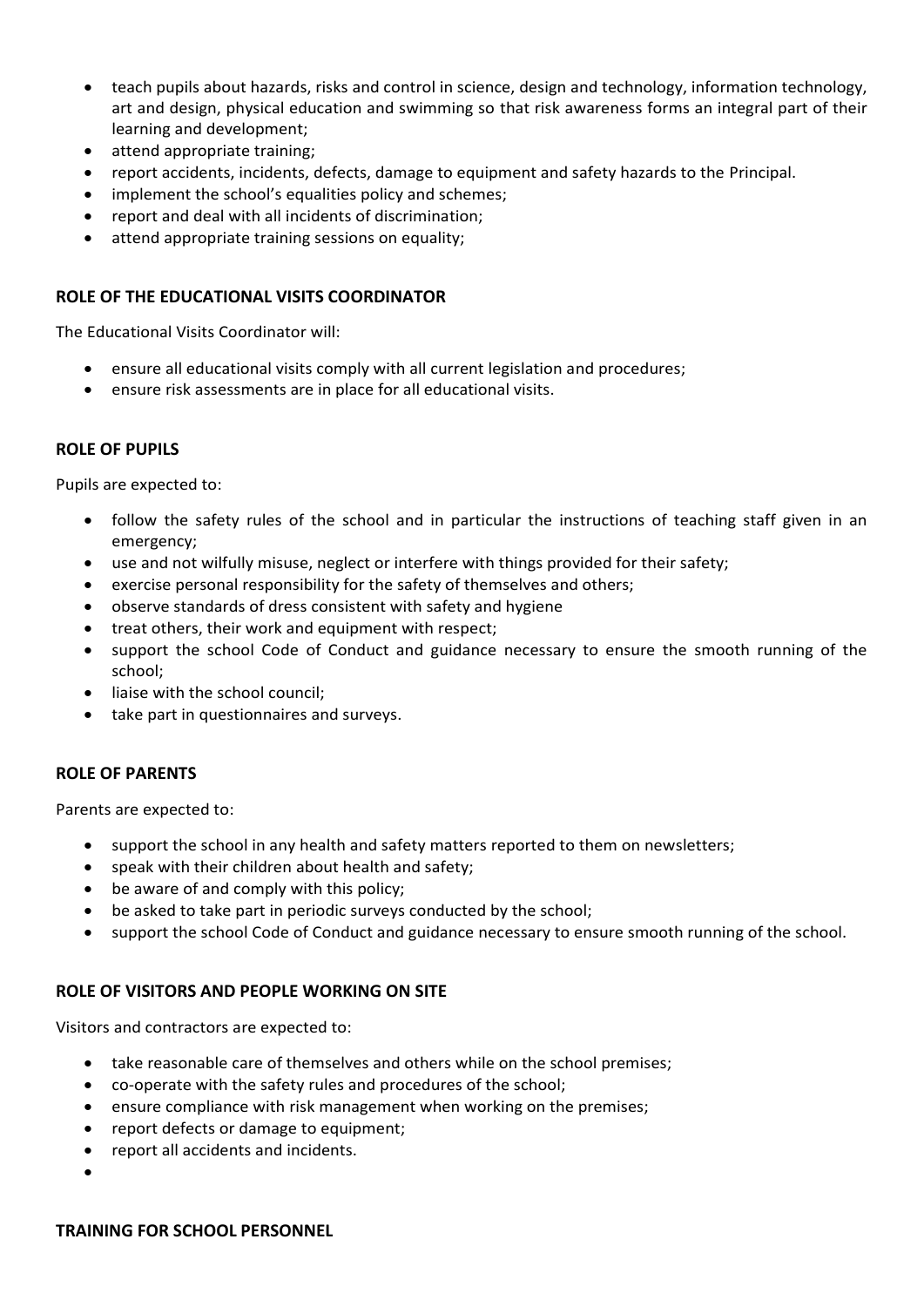All school personnel:

- have equal chances of training, career development and promotion
- receive training on this policy on induction which specifically covers:
- All aspects of this policy
- Health and Safety at Work
- Health and Safety in the Curriculum
- **IDENTIFY** Hazards
- Risk Management and Risk Assessment
- **Health and Safety Responsibilities**
- Accidents & Emergencies
- Electrical Safety
- **Fire Safety**
- **First Aid**
- Health and Safety in the Curriculum
- Health and Well-Being
- **Lone Workers**
- **Manual Handling**
- Medical Conditions & Communicable Diseases
- **PE Safety Guidelines**
- **Physical Restraint**
- Risk Assessment
- Security
- Slips, Trips & Falls
- Violence in Schools
- Working at Height
- Work-life Balance
- Equal opportunities
- Inclusion
- receive periodic training so that they are kept up to date with new information
- receive equal opportunities training on induction in order to improve their understanding of the Equality Act 2010 and its implications.

#### **RISK ASSESSMENTS / SAFE OPERATING SYSTEMS**

We believe that Risk Assessment applies to everyone and is the key factor in relation to Health and Safety. Risk Assessment is something we all do every day and most activities have some form of risk attached to them.

The object is to assess the level of risk, determine whether it is acceptable and introduce measures to minimise or eliminate the risk by:

- Preparing and implementing safe working practices
- Monitoring, inspecting and reporting regularly
- Identifying potential hazards and knowing what to do to minimise risk and respond if something goes wrong.

We are aware that we may need specialist advice to assess some risks, but many require a common-sense approach and continued diligence.

We are of the opinion that if something is not acceptable at home then it should not be acceptable in school.

All of us have a legal responsibility for the safety of our colleagues.

#### **HEALTH AND SAFETY INSPECTIONS**

A daily inspection is undertaken by the groundsman (site manager) who reports to the principal. Weekly checks are undertaken by the relevant personnel.

The Local Authority Health and Safety section undertakes an annual inspection.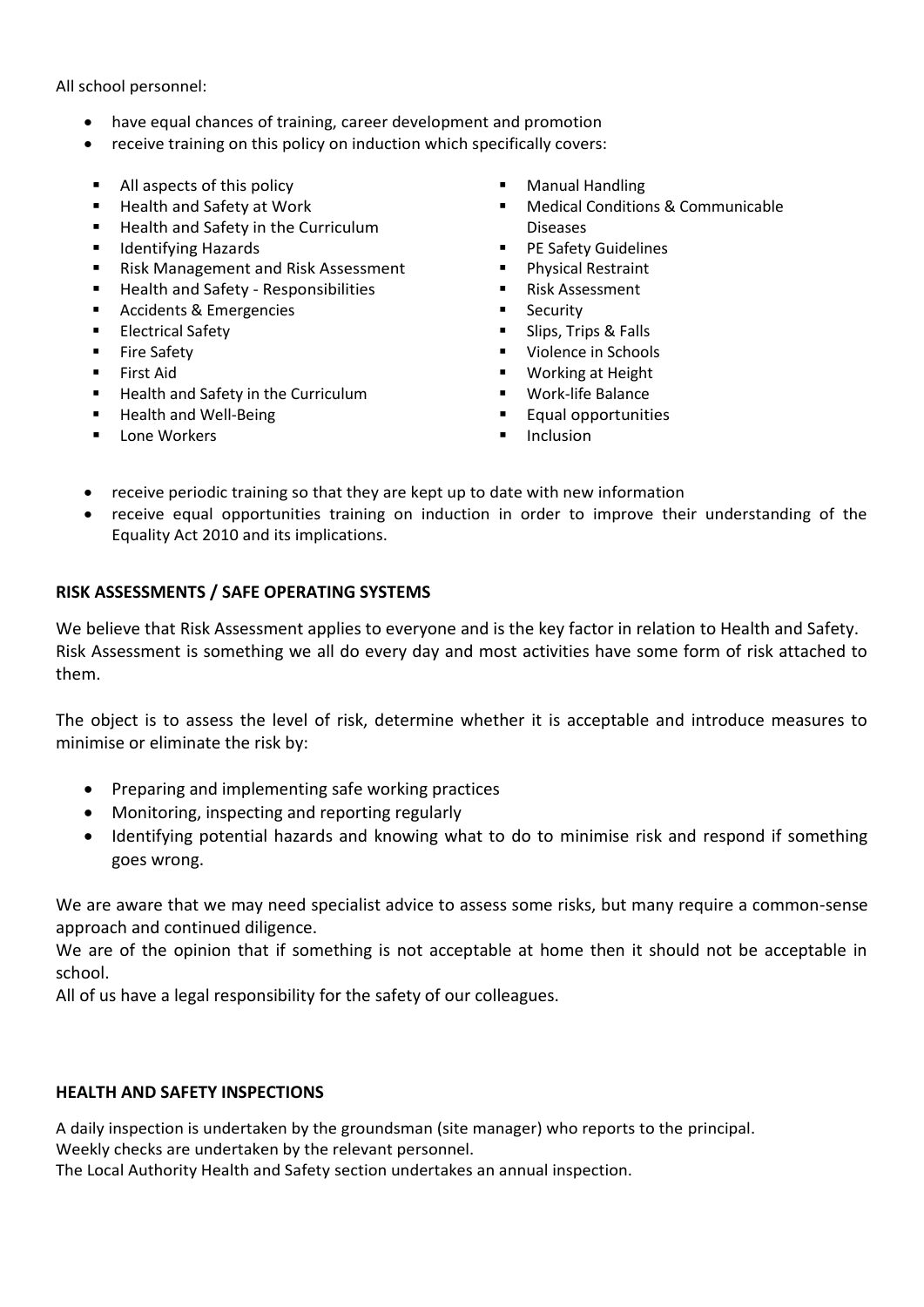## **REPORTING**

The SMT receives a daily report from the groundsmen (site manager) (book in kitchen).

## **RAISING AWARENESS OF THIS POLICY**

We will raise awareness of this policy via:

- the Staff Handbook
- meetings with parents such as introductory, transition, parent-teacher consultations and periodic curriculum workshops
- school events
- meetings with school personnel
- communications with home such as weekly newsletters and of end of half term newsletters
- information displays in the main school entrance.

#### **EQUALITY IMPACT ASSESSMENT**

Under the Equality Act 2010 we have a duty not to discriminate against people on the basis of their age, disability, gender, gender identity, pregnancy or maternity, race, religion or belief and sexual orientation.

This policy has been equality impact assessed and we believe that it is in line with the Equality Act 2010 as it is fair, it does not prioritise or disadvantage any pupil and it helps to promote equality at this school.

#### **MONITORING THE IMPLEMENTATION AND EFFECTIVENESS OF THIS POLICY**

The practical application of this policy will be reviewed annually or when the need arises by the coordinator and, the SMT.

#### **LINKED POLICIES**

- Accidents and Emergencies
- Administering Medicines
- **Alcohol and Drugs Misuse**
- **Allergies**
- Anti-violence, Aggressive and Anti-social Behaviour
- Asbestos
- Asthma
- $\blacksquare$  CCTV
- **Communicable Diseases**
- COSHH
- **-** Diabetes
- **Display Screen Equipment**
- **Disposal of Nappies and** Personal Protective Equipment
- E-Safety
- $E<sub>1</sub>$  Ebola
- **Educational Visits**
- **Electrical Safety**
- **Epilepsy**
- **Fire Safety**
- Food
- **Intimate Care**
- **Intruders**
- $H$ ead lice
- Health and Safety in the Curriculum
- Health and Safety Inspections
- Health and Wellbeing of School Personnel
- **Hygiene**
- **Lone Workers**
- Management of Health and Safety Regulations
- **Manual Handling**
- Medical and First Aid
- New and Expectant Mothers
- No Smoking
- PAT Testing
- **Photographic and Video** Images
- **PE Safety**
- Positive Handling
- **Premises Manager**
- Reporting of Injuries, Diseases and Dangerous **Occurrences**
- Risk Management and Risk Assessment
- Road Safety
- **Sick Child**
- **School Security**
- **E** School Toilets
- **Sharps and Needles**
- **Slip, Trip and Fall Accidents**
- **Smoke Free School** Environment
- **Stress Management**
- **Sun Protection**
- **Swimming Safety**
- **Visitors and Contractors**
- **Voice Care**
- **Working at Height**
- Work life Balance
- **Workplace Environment**